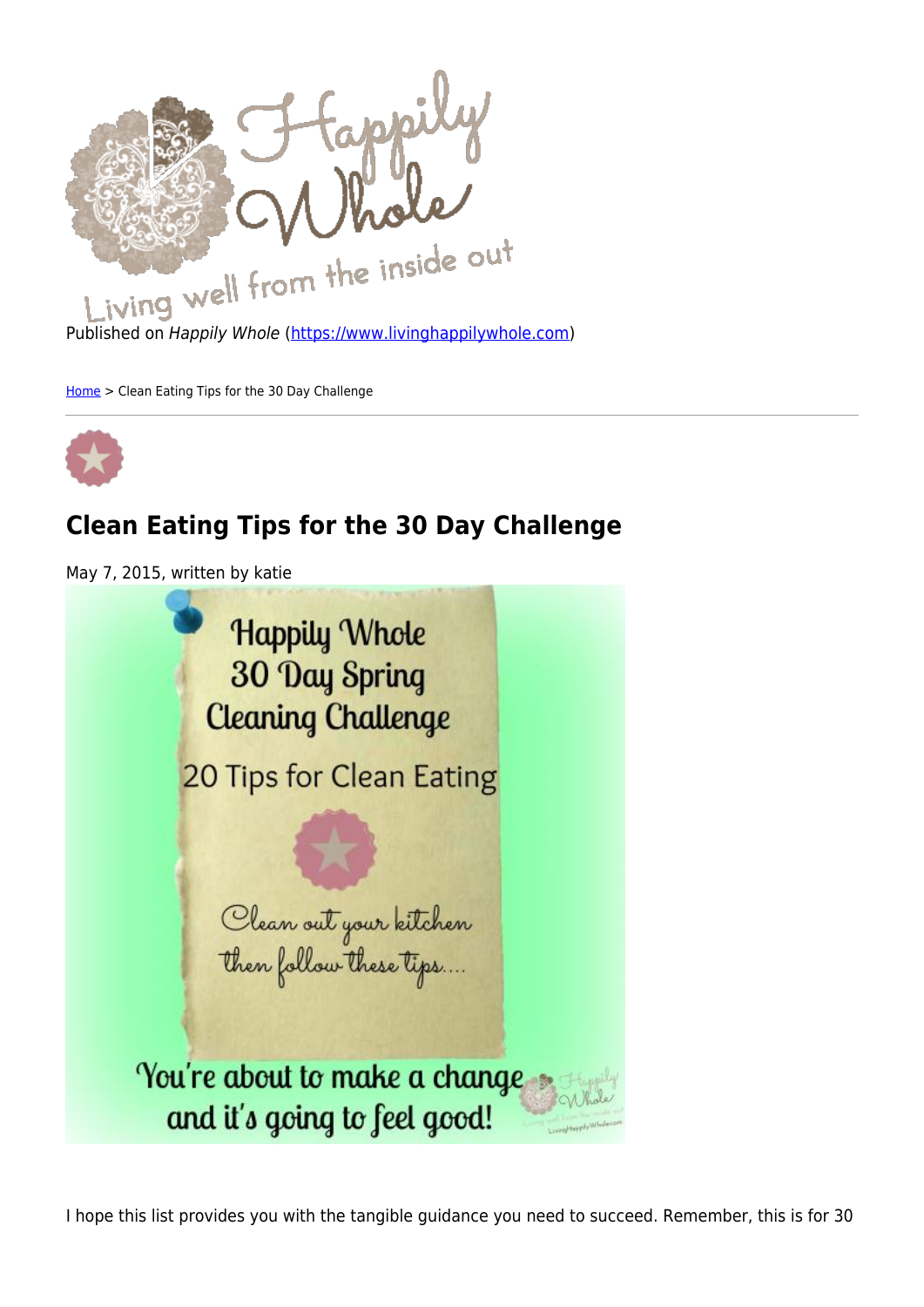days, not the rest of your life! Hopefully you will decide to keep many of the healthy habits once the 30 days is over. But for now, get prepared and then take it ONE day at a time. Keep a positive attitude and remain present!

- 1. **Eat three moderately portioned meals a day.** Listen to your body by eating mindfully and truly tasting your food. Whole, real foods have wonderful tastes and textures! Don't stuff yourself. Stop eating when you are comfortably satisfied. And, do NOT skip meals. Nourish yourself, don't starve or deprive yourself of calories.
- 2. **Eat vegetables at every meal**. Yes, this means getting SOME vegetable in your body at or before you eat breakfast. Think: green smoothie, veggie omelet, or even munching on a few raw veggies as you prepare your kids morning meal! Here's what I do in the morning to get my greens: [My morning routine](https://www.livinghappilywhole.com/content/my-healthy-eating-morning-routine-how-make-easy-almond-butter) [1]
- 3. **SALADS:** You can eat raw salads as often as you want. However, limit the kind of dressing you use to organic, unprocessed varieties. I especially love just drizzling olive oil and squeezing some lemon over the top with a touch of salt and pepper. One larger salad with nuts/seeds/beans/avocado or an animal protein per day is good too. I choose lunch for this type of salad.
- 4. **Cooking vegetables.** Use coconut oil, real butter or ghee to sauté or roast your veggies in. (Olive oil is to be used at room temperature or at very low temperatures.) A starchy carbohydrate is not necessary at each meal.
- 5. **Include GOOD fats and a quality protein at every meal.** Despite our culturally typical meals, starchy carbohydrate (bread, pasta, etc.) are not necessary at each meal. You may eat a portion of what's included on the [list](https://www.livinghappilywhole.com/articles/eating-well-articles/30-day-spring-cleaning-food-lists) [2], but ALSO be sure to get those GOOD fats and healthy proteins in.
- 6. **Eat your grains in the first half of the day.** As listed, you may eat ancient whole grains and sprouted grains in moderation. Try as often as possible to eat them in your first two meals and not for dinner. I realize this may not always be possible, but keep it in the back of your mind and consider at least consuming SMALLER PORTIONS of the grains in your dinner meals.
- 7. **GO CRAZY with good fats:** Good fats are found in organic butter, ghee, coconut oil, extra virgin olive oil, avocados, nut butters (limit peanut butter) and seeds (especially chia and flax). Because good fats are more concentrated in calories (9 calories per gram verses 4 in carbohydrates and proteins), it's important that if you are also watching your weight, you consume small portions. But most people can truly benefit from increasing the amount and frequency of eating good fats (i.e., healthy oils, avocados, nuts, seeds).
- 8. **Snacking.** If you're hungry between meals, choose raw nuts, real food snacks, a fruit or veggie combined with a protein (for example, an apple a piece of raw cheese, some veggies and [hummus](https://www.livinghappilywhole.com/content/traditional-homemade-hummus) [3], or [almond butte](https://www.livinghappilywhole.com/content/my-healthy-eating-morning-routine-how-make-easy-almond-butter) [1]r on celery). I also love eating avocado, quacamole or hummus right from the spoon for a snack! Take a look through some of the recipes on the site. There are several acceptable snacks such as [granola bars](https://www.livinghappilywhole.com/content/homemade-granola-bars-gluten-free-and-great) [4] and [roasted chick peas.](https://www.livinghappilywhole.com/content/change-world-chickpeas-simple-savory-snack) [5] My snack suggestions and food combinations here aid in maintaining blood sugar levels low rather than spiking them with higher glycemic foods (which leads to a plethora of other issues which I won't get into here.)
- 9. **Morning meal.** EAT ONE! See meal tips above.Keep a few real-food snacks in your car, purse or desk for when you're on the go. Allowing yourself to become over-hungry only leads to poor choices. Should that happen to you (and it probably will!), forgive yourself and make an immediate U turn!
- 10. **Avoid feeling famished. EAT.** Nourish yourself. Your body needs quality calories and restricting leads to poor choices later and an unhealthy mindset. Keep a few real-food snacks in your car, purse or desk for when you're on the go. Allowing yourself to become over-hungry only leads to poor choices. Should that happen to you (and it probably will!), forgive yourself and make an immediate U turn!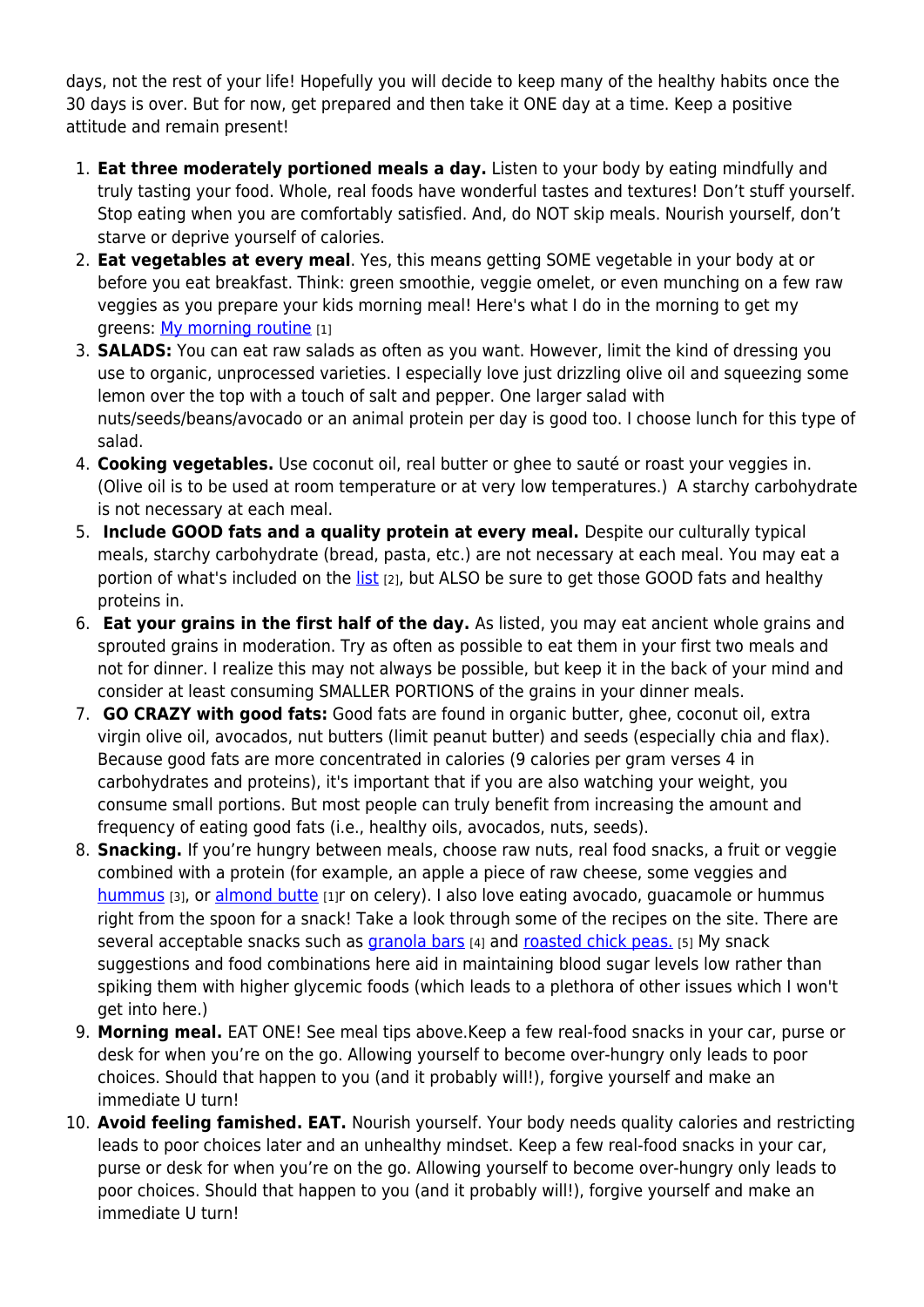- 11. **Eat real food!** Avoid chemicals, processed foods, dyes and artificial flavors. Not negotiable. Basically, [clean up your kitchen.](https://www.livinghappilywhole.com/content/kitchen-clean) [6]
- 12. **AVOID ARTIFICAL SWEETENERS:** END OF STORY.
- 13. **Sweet treat.** Try to focus on fresh fruit for a sweet tooth. Over time you'll find your sweet craving will lessen and maybe even diminish completely. But, if you're like me, you simply enjoy an occasional indulgence. A small piece of dark chocolate, a Medjool date or even a homemade clean-eating dessert are acceptable. If you need a sweetener for baking or coffee, stick to honey (raw and local if possible) or grade B pure maple syrup. A bit of coconut sugar can be used in baking. But remember, this is a 30 day challenge…so try to stay away as much as possible and absolutely NO white sugar. [Here's a post about sweet indulgences](https://www.livinghappilywhole.com/articles/eating-well-articles/setting-yourself-success-and-my-sweet-little-secret) [7] to explain more...
- 14. **NO refined or enriched grains.** Here's [a post](https://www.livinghappilywhole.com/articles/eating-well-articles/do-i-eat-gluten-free) [8] with a bit more.
- 15. **Drink only one cup of coffee per day**
- 16. **Red, organic, sulfite free wine is permissible in moderation.** Remember, though, that drinking any kind of alcohol increases the likelihood that you'll choose to eat junk food (ah hem…I may be preaching to myself!). So stick with small amounts an no more than 2 times a week.
- 17. **Drink LOTS of water.** Filtered is best. Aim for at least half your body weight in ounces. Add lemon whenever you want.

## **OPTIONAL/Advanced Suggestions:**

- 1. Drink warm lemon water on an empty stomach upon waking in the morning. Then, drink fresh lemon water as often as you'd like throughout the day.
- 2. If you'd like to really ramp up the detox effect of your diet over these 30 days, combine 2 to 3 teaspoons of Bragg Apple Cider Vinegar with water (as much as you need to tolerate—I just do mine as a shot!), and a bit of honey or a drop of liquid stevia. Drink this before meals, especially heavier meals.
- 3. **Highly recommended.** It's incredibly effective for cleansing, immunity and digestive health!!: Consume fermented foods and drinks such as kombucha, kefir, kimchi and sauerkraut. Limit fermented drinks to about 8 ounces each per day.

My final tangible tip to share: Clean out your kitchen. I've writte[n a post about this](https://www.livinghappilywhole.com/content/kitchen-clean) [6] in the past. If you remove boxed and processed goods (or anything on the **[Stay 100% Away List\)](https://www.livinghappilywhole.com/articles/eating-well-articles/30-day-spring-cleaning-food-lists)** [2], while you may not be happy about it when you're experiencing a craving, you sure will be in the morning! If your family doesn't support or want to join you in this challenge, try keeping a small box of foods for them someplace away from the main kitchen where you do all your work. Not only will they begin to understand how important this is to you, maybe they will actually start reaching for heathier alternative! Call me hard core, but if you really want to succeed, sometimes the tough has to get going!



**Source URL:** https://www.livinghappilywhole.com/articles/eating-well-articles/clean-eating-tips-30-day-challenge

## **Links**

[1] https://www.livinghappilywhole.com/content/my-healthy-eating-morning-routine-how-make-easy-almond-butter

[2] https://www.livinghappilywhole.com/articles/eating-well-articles/30-day-spring-cleaning-food-lists